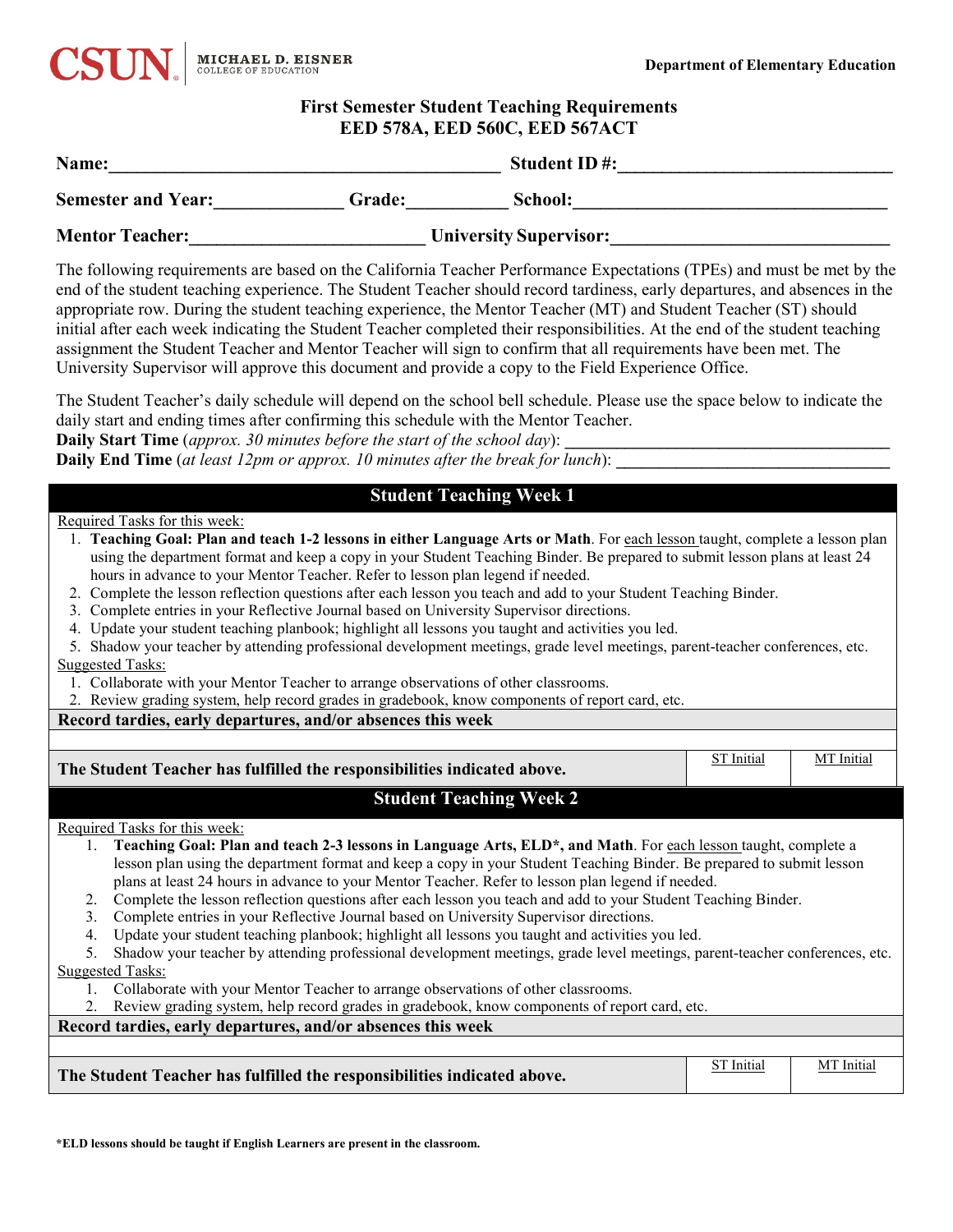## **Student Teaching Week 3**

### Required Tasks for this week:

- 1. **Teaching Goal: Plan and teach 3-4 lessons in Language Arts, ELD\*, and Math**. For each lesson taught, complete a lesson plan using the department format and keep a copy in your Student Teaching Binder. Be prepared to submit lesson plans at least 24 hours in advance to your Mentor Teacher. Refer to lesson plan legend if needed.
- 2. Complete the lesson reflection questions after each lesson you teach and add to your Student Teaching Binder.
- 3. Complete entries in your Reflective Journal based on University Supervisor directions.
- 4. Update your student teaching planbook; highlight all lessons you taught and activities you led.

5. Shadow your teacher by attending professional development meetings, grade level meetings, parent-teacher conferences, etc.

Suggested Tasks:

- 1. Collaborate with your Mentor Teacher to arrange observations of other classrooms.
- 2. Review grading system, help record grades in gradebook, know components of report card, etc.
- 3. If possible, begin videotaping live session ELA lessons for your rehearsal edTPA Task 2. Any lessons you teach for edTPA count towards your lessons this week. Lessons for edTPA should be part of the normal classroom curriculum.

## **Record tardies, early departures, and/or absences this week**

| The Student Teacher has fulfilled the responsibilities indicated above.                                                                                  | <b>ST</b> Initial | MT Initial |
|----------------------------------------------------------------------------------------------------------------------------------------------------------|-------------------|------------|
| <b>Student Teaching Week 4</b>                                                                                                                           |                   |            |
| Required Tasks for this week:                                                                                                                            |                   |            |
| Teaching Goal: Plan and teach 4-5 lessons in Language Arts, ELD*, and Math. For each lesson taught, complete a lesson<br>1.                              |                   |            |
| plan using the department format and keep a copy in your Student Teaching Binder. Be prepared to submit lesson plans at least                            |                   |            |
| 24 hours in advance to your Mentor Teacher. Refer to lesson plan legend if needed.                                                                       |                   |            |
| Complete the lesson reflection questions after each lesson you teach and add to your Student Teaching Binder.<br>2.                                      |                   |            |
| Complete entries in your Reflective Journal based on University Supervisor directions.<br>3.                                                             |                   |            |
| 4. Update your student teaching planbook; highlight all lessons you taught and activities you led.                                                       |                   |            |
| 5. Shadow your teacher by attending professional development meetings, grade level meetings, parent-teacher conferences, etc.                            |                   |            |
| <b>Suggested Tasks:</b><br>1. Collaborate with your Mentor Teacher to arrange observations of other classrooms.                                          |                   |            |
| 2. Review grading system, help record grades in gradebook, know components of report card, etc.                                                          |                   |            |
| 3. If possible, continue videotaping live session ELA lessons for your rehearsal edTPA Task 2. Any lessons you teach for edTPA                           |                   |            |
| count towards your lessons this week. Lessons for edTPA should be part of the normal classroom curriculum.                                               |                   |            |
| Record tardies, early departures, and/or absences this week                                                                                              |                   |            |
|                                                                                                                                                          |                   |            |
| The Student Teacher has fulfilled the responsibilities indicated above.                                                                                  | <b>ST</b> Initial | MT Initial |
|                                                                                                                                                          |                   |            |
| <b>Student Teaching Week 5</b>                                                                                                                           |                   |            |
| Required Tasks for this week:                                                                                                                            |                   |            |
| Teaching Goal: Plan and teach 5 lessons in Language Arts, ELD*, and Math. For each lesson taught, complete a lesson<br>1.                                |                   |            |
| plan using the department format and keep a copy in your Student Teaching Binder. Be prepared to submit lesson plans at least                            |                   |            |
| 24 hours in advance to your Mentor Teacher. Refer to lesson plan legend if needed.                                                                       |                   |            |
| 2. During this week, based on the developmental level of the student teacher, the university supervisor and mentor teacher may                           |                   |            |
| approve the writing of brief lesson plans. Remaining scheduled lesson observations by the University Supervisor should still use                         |                   |            |
| the full department lesson plan format.                                                                                                                  |                   |            |
| Complete the lesson reflection questions after each lesson you teach and add to your Student Teaching Binder.<br>3.                                      |                   |            |
| 4. Complete entries in your Reflective Journal based on University Supervisor directions.                                                                |                   |            |
| Update your student teaching planbook; highlight all lessons you taught and activities you led.<br>5.                                                    |                   |            |
| 6. Shadow your teacher by attending professional development meetings, grade level meetings, parent-teacher conferences, etc.<br><b>Suggested Tasks:</b> |                   |            |
| 1. Collaborate with your Mentor Teacher to arrange observations of other classrooms.                                                                     |                   |            |
| Review grading system, help record grades in gradebook, know components of report card, etc.<br>2.                                                       |                   |            |
| Begin increasing your role in the classroom to include lesson transitions and classroom management tasks, such as leading the<br>3.                      |                   |            |
| morning routine.                                                                                                                                         |                   |            |
| Record tardies, early departures, and/or absences this week                                                                                              |                   |            |
|                                                                                                                                                          |                   |            |
| The Student Teacher has fulfilled the responsibilities indicated above.                                                                                  | <b>ST</b> Initial | MT Initial |
|                                                                                                                                                          |                   |            |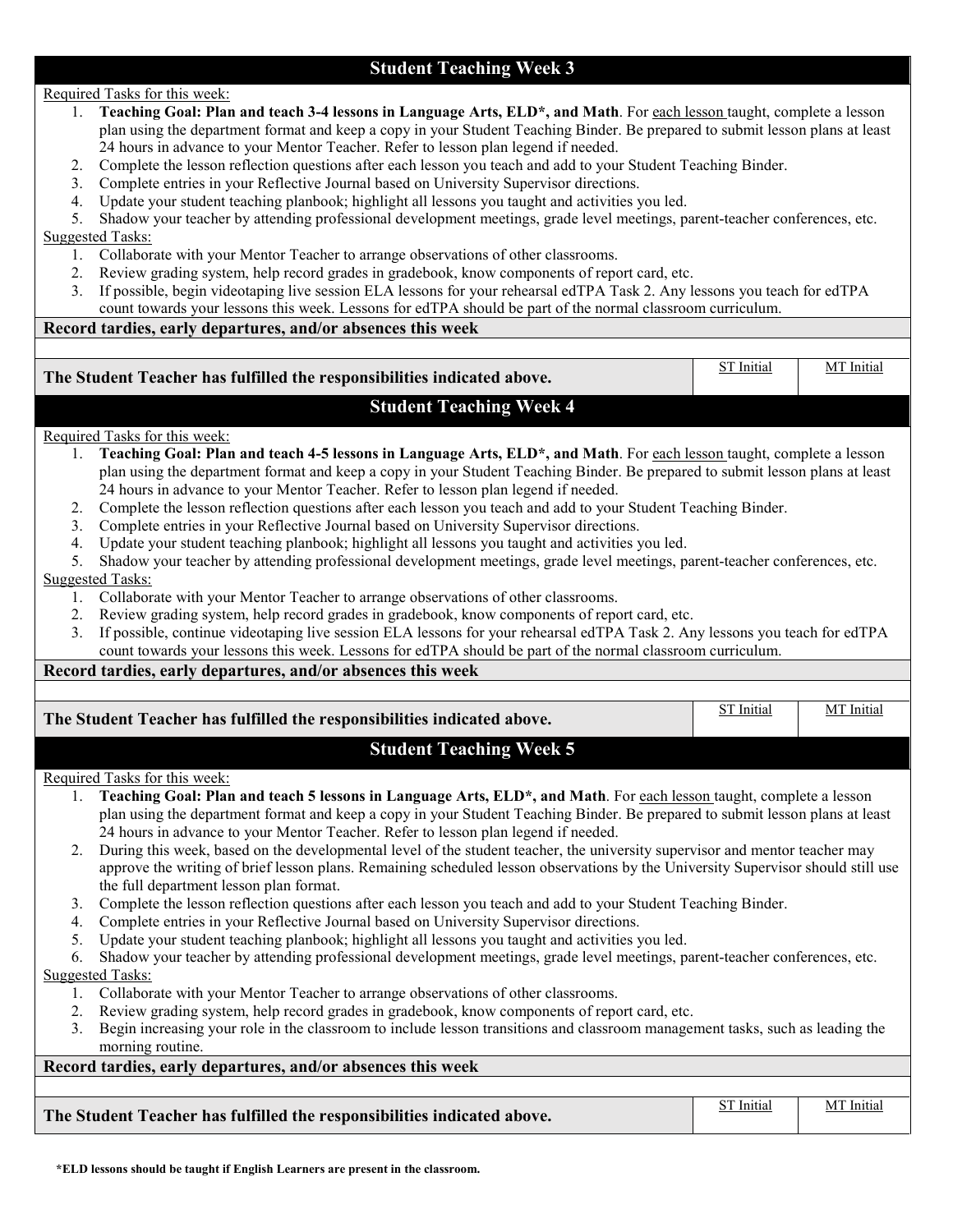# **Student Teaching Week 6**

Required Tasks for this week:

- 1. **Teaching Goal: Plan and teach 5 lessons in Language Arts, ELD\*, and Math**. For each lesson taught, complete a lesson plan using the department format and keep a copy in your Student Teaching Binder. Be prepared to submit lesson plans at least 24 hours in advance to your Mentor Teacher. Refer to lesson plan legend if needed.
- 2. Complete the lesson reflection questions after each lesson you teach and add to your Student Teaching Binder.
- 3. Complete entries in your Reflective Journal based on University Supervisor directions.
- 4. Update your student teaching planbook; highlight all lessons you taught and activities you led.

5. Shadow your teacher by attending professional development meetings, grade level meetings, parent-teacher conferences, etc.

Suggested Tasks:

- 1. Collaborate with your Mentor Teacher to arrange observations of other classrooms.
- 2. Review grading system, help record grades in gradebook, know components of report card, etc.
- 3. Continue increasing your role in the classroom to include lesson transitions and classroom management tasks, such as leading the morning routine.

## **Record tardies, early departures, and/or absences this week**

| The Student Teacher has fulfilled the responsibilities indicated above.                                                       | <b>ST</b> Initial | MT Initial |
|-------------------------------------------------------------------------------------------------------------------------------|-------------------|------------|
| <b>Student Teaching Week 7</b>                                                                                                |                   |            |
| Required Tasks for this week:                                                                                                 |                   |            |
| Teaching Goal: Plan and teach 6 lessons in Language Arts, ELD*, and Math. For each lesson taught, complete a lesson           |                   |            |
| plan using the department format and keep a copy in your Student Teaching Binder. Be prepared to submit lesson plans at least |                   |            |
| 24 hours in advance to your Mentor Teacher. Refer to lesson plan legend if needed.                                            |                   |            |

- 2. Complete the lesson reflection questions after each lesson you teach and add to your Student Teaching Binder.
- 3. Complete entries in your Reflective Journal based on University Supervisor directions.
- 4. Update your student teaching planbook; highlight all lessons you taught and activities you led.
- 5. Shadow your teacher by attending professional development meetings, grade level meetings, parent-teacher conferences, etc.

Suggested Tasks:

- 1. Collaborate with your Mentor Teacher to arrange observations of other classrooms.
- 2. Review grading system, help record grades in gradebook, know components of report card, etc.
- 3. Continue increasing your role in the classroom to include lesson transitions and classroom management tasks, such as leading the morning routine.

### **Record tardies, early departures, and/or absences this week**

ST Initial | MT Initial

# **Student Teaching Week 8**

### Required Tasks for this week:

- 1. **Teaching Goal: Plan and teach 6 lessons in Language Arts, ELD\*, and Math**. For each lesson taught, complete a lesson plan using the department format and keep a copy in your Student Teaching Binder. Be prepared to submit lesson plans at least 24 hours in advance to your Mentor Teacher. Refer to lesson plan legend if needed.
- 2. Complete the lesson reflection questions after each lesson you teach and add to your Student Teaching Binder.
- 3. Complete entries in your Reflective Journal based on University Supervisor directions.
- 4. Update your student teaching planbook; highlight all lessons you taught and activities you led.

5. Shadow your teacher by attending professional development meetings, grade level meetings, parent-teacher conferences, etc. Suggested Tasks:

- 1. Collaborate with your Mentor Teacher to arrange observations of other classrooms.
- 2. Review grading system, help record grades in gradebook, know components of report card, etc.
- 3. Continue increasing your role in the classroom to include lesson transitions and classroom management tasks, such as leading the morning routine.

## **Record tardies, early departures, and/or absences this week**

| <b>ST</b> Initial                                                       | MT Initial |
|-------------------------------------------------------------------------|------------|
| The Student Teacher has fulfilled the responsibilities indicated above. |            |